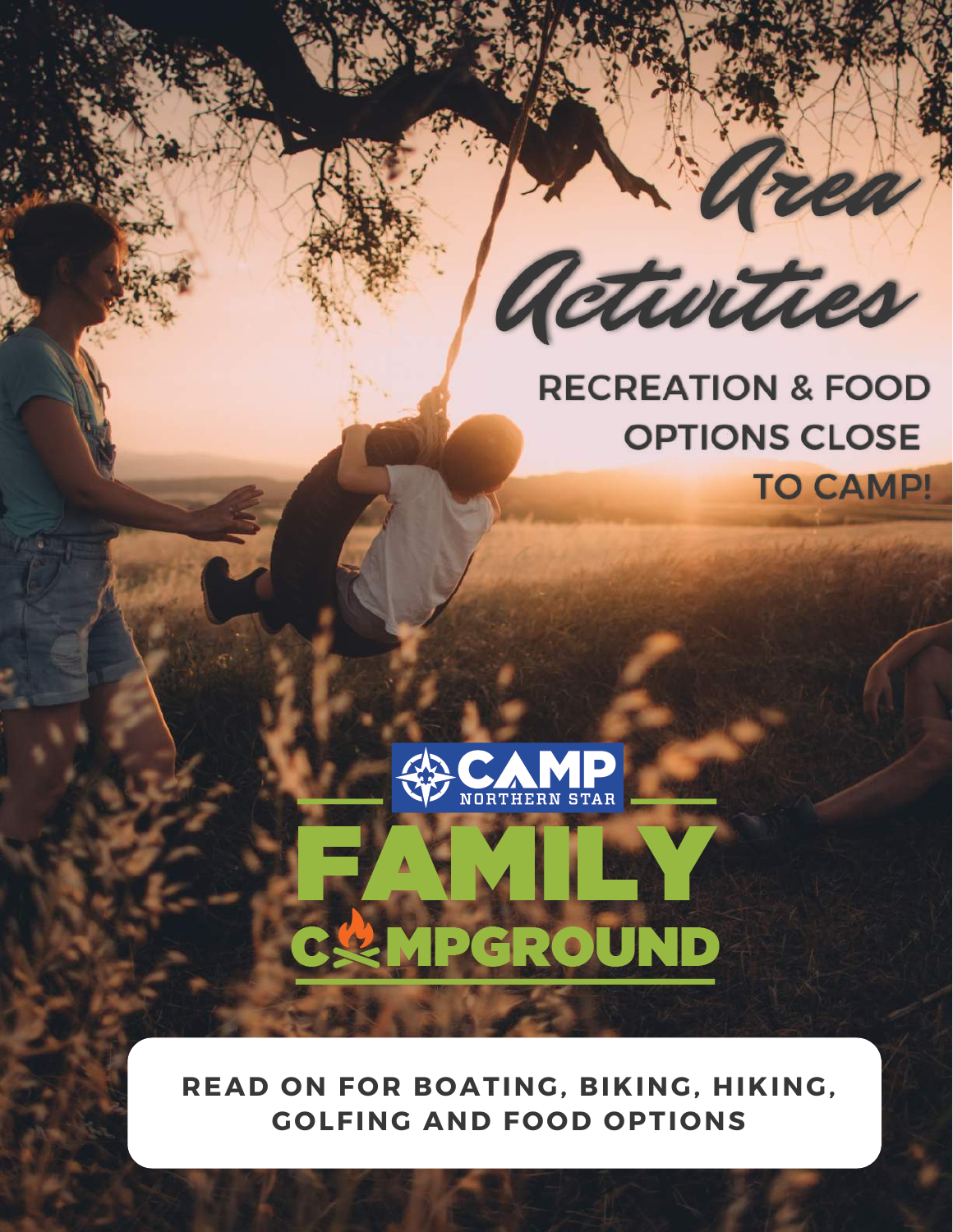

# **SWIMMING ACTIVITIES**

*Clearwater/Pleasant Regional Park* 10909 90th St NW, Annandale, MN 55302

Lots to do at this park located 6 1/2 miles from camp, including a swimming beach.



**PARK WEBSITE** 

#### *Watkins Community Pool* 171 School Ave S, Watkins, MN 55389

Enjoy an outdoor, heated community pool just 12 miles from camp! Check the website for hours and pricing.



**POOL WEBSITE** 



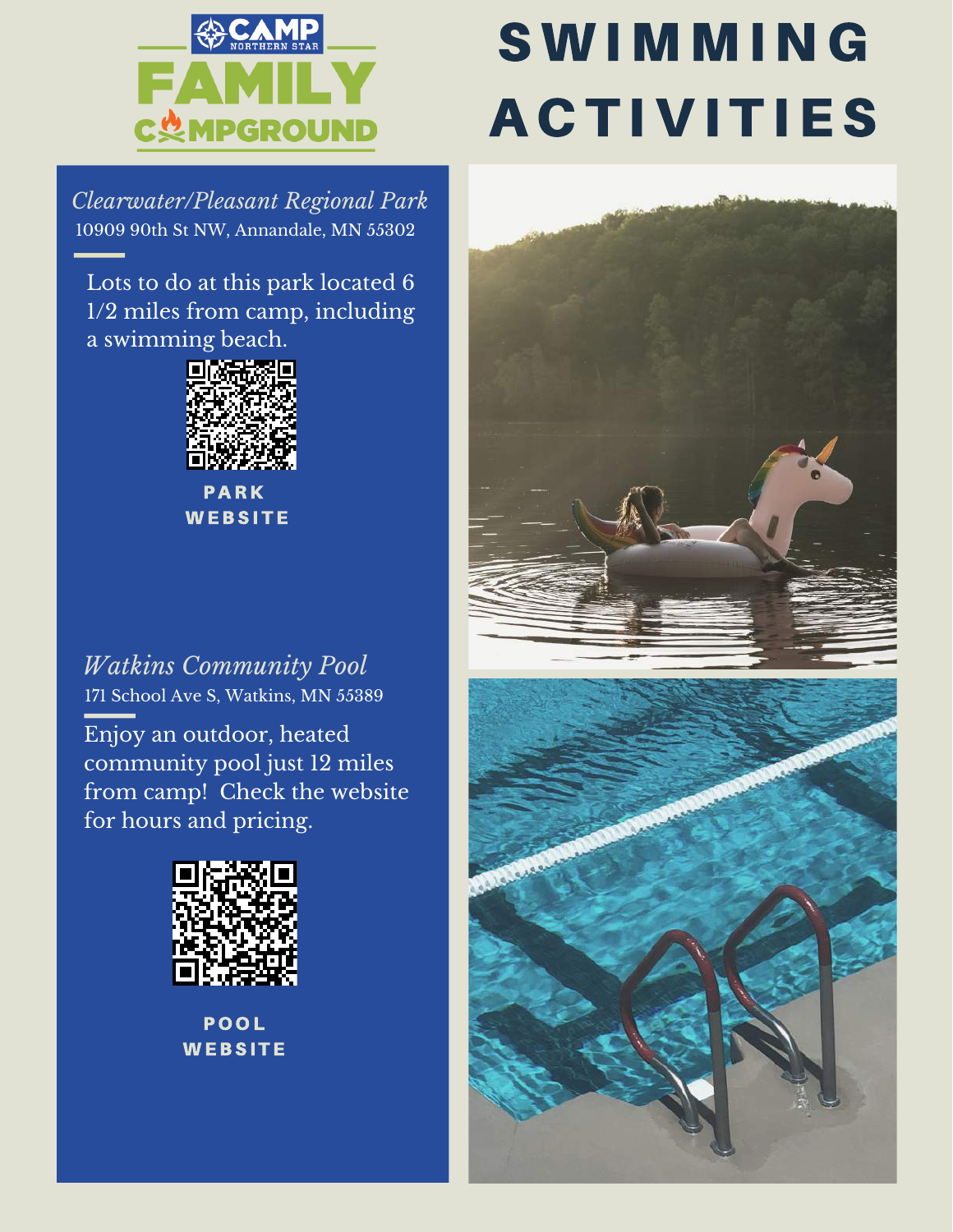

### **BOATING ACTIVITIES**

*Clearwater Lake Public Boat Access* 1728 Bayberry Rd, South Haven, MN 55382

If you have a boat, the clearwater public boat launch is very close to camp!



D N R **WEBSITE** 

#### *Clear Waters Outfitters* 100 Pine St, Clearwater, MN 55320

You can rent canoes, kayaks and paddle boards from this shop as well as take guided trips.



CWOUTFITTING.COM

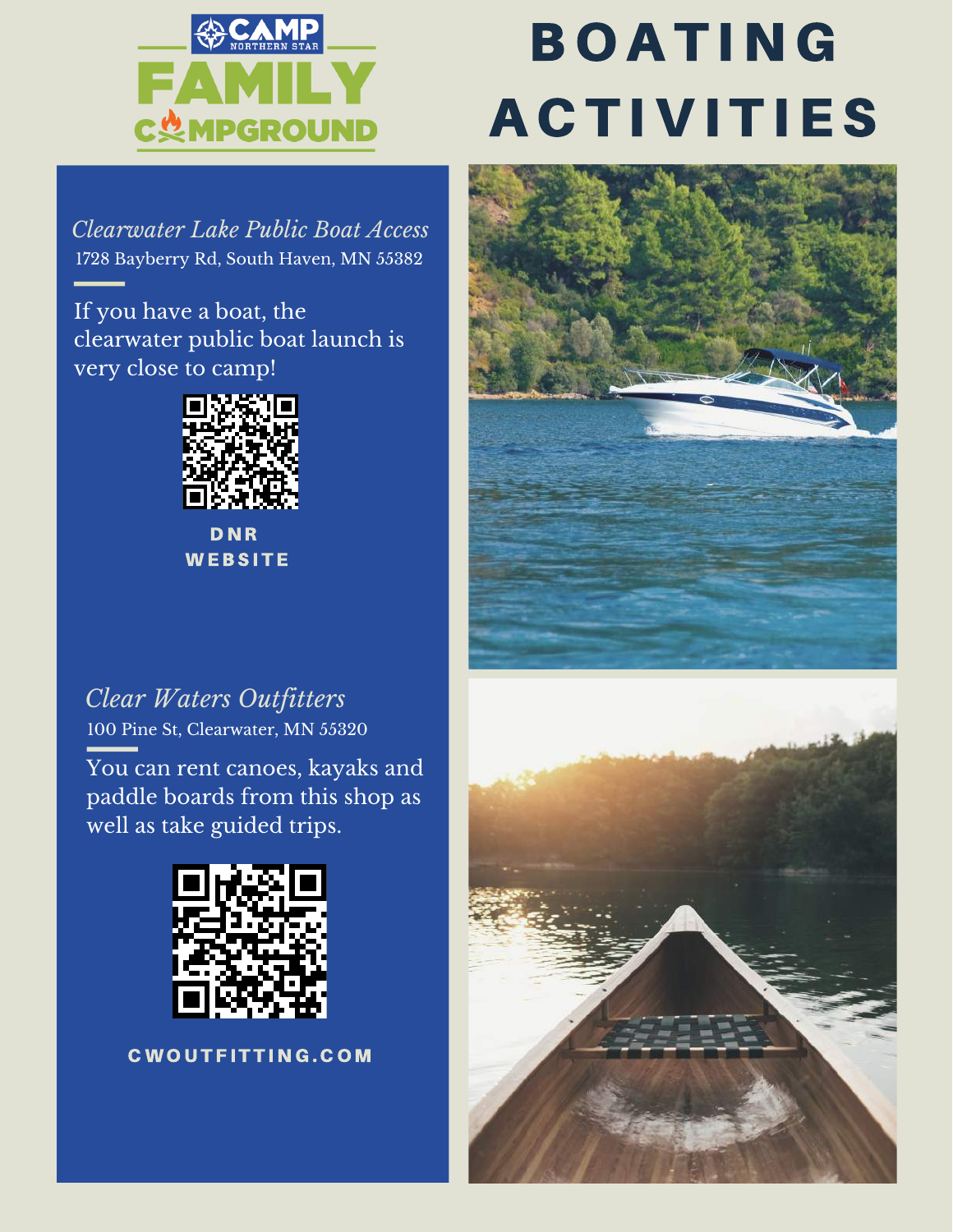

## **GOLFING ACTIVITIES**

*Whispering Pines Golf Course* 8713 70th St NW #2465, Annandale, MN 55302

This 18-hole golf course is just 10 miles from camp - check out their website for tee times.



WH I SPERING PINES GOLF. COM

### *Kimball Golf Club*

11823 County Rd 150, Kimball, MN 55353

This beautiful golf course is just 13 miles away from camp check their website for tee times



K I M B A L L G O L F C L U B. C O M



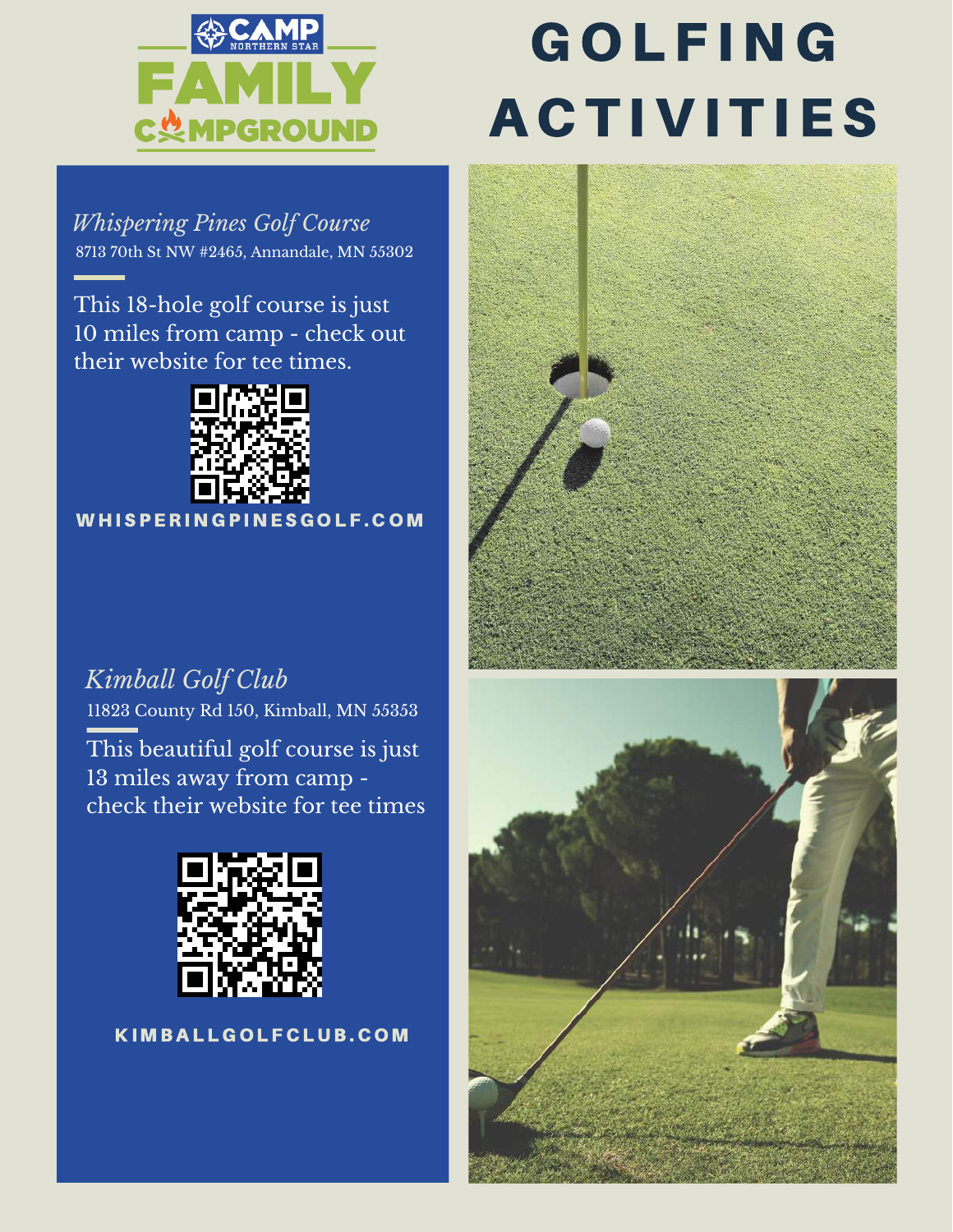

## **PARK ACTIVITIES**

*Clear Lake Scientific Natural Area* 58th Ave, Clear Lake, MN 55319

This park is just 15 miles from camp and boasts hiking trails, wild flowers, & canoeing



**WEBSITE** 

*Quarry Park & Nature Preserve* 1802 Co Rd 137, Waite Park, MN 56387

This park is 20 miles away from camp, but has it all! Hiking, biking and swimming in unique quarry formations - park entrance fees required.



**DNR WEBSITE**